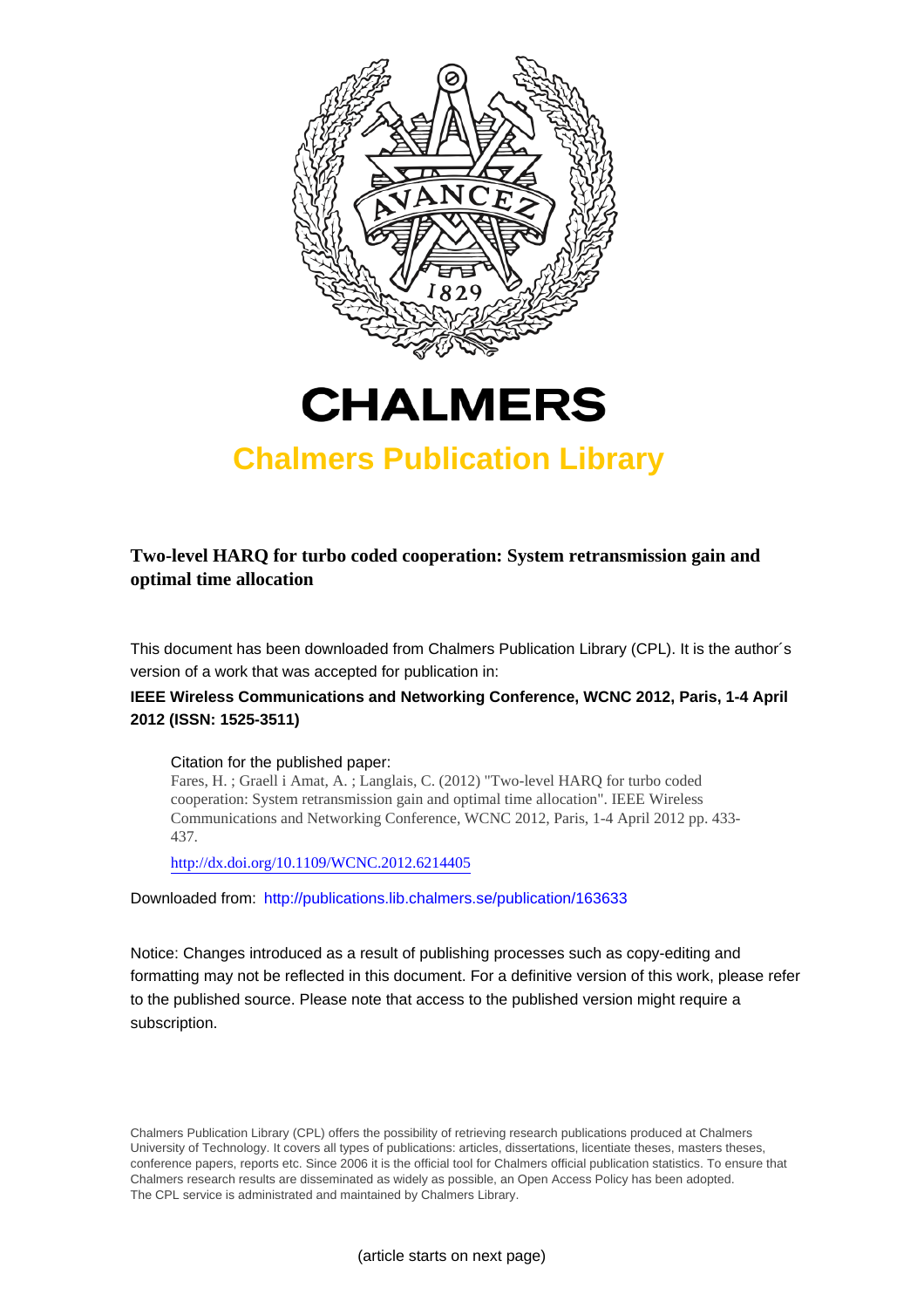# Two-Level HARQ for Turbo Coded Cooperation: System Retransmission Gain and Optimal Time Allocation

Haïfa Farès<sup>†</sup>, Alexandre Graell i Amat<sup>‡</sup>, Charlotte Langlais<sup>†</sup>, Marion Berbineau<sup>§</sup>

† Department of Electronics, Institut TELECOM-TELECOM Bretagne, Brest, France

‡ Department of Signals and Systems, Chalmers University of Technology, SE-412 96 Gothenburg, Sweden

 $§$  Université Lille Nord de France, IFSTTAR, LEOST, F-59650 Villeneuve d'Ascq, France

Email: {haifa.fares, charlotte.langlais}@telecom-bretagne.eu, alexandre.graell@chalmers.se, marion.berbineau@ifsttar.fr

*Abstract*—Hybrid automatic repeat request (HARQ) is a wellknown technique for improving system throughput and link performance of wireless communication systems, including cooperative communication systems. In this paper, we exploit the limited feedback applied to the two-source turbo coded cooperation scheme to define a particular cooperative HARQ protocol, called *two-level HARQ*, where the decision on retransmission at each node is conditioned by two levels: first by the feedback from the destination and second by the feedback from the partner node. To evaluate the performance improvement of this cooperative HARQ system over the original turbo coded cooperation system, we define the *system retransmission gain*. This gain is defined in terms of frame error probability based on the bound on frame error probability. This gain serves as decision parameter to determine conditions under which cooperative HARQ protocol is useful. To implement this adaptive cooperative scheme efficiently, the time resource allocation problem has been explored offering sizable performance improvements.

#### I. INTRODUCTION

User cooperation has been proposed as a new alternative used to implement distributed spatial diversity, instead of the original relay channel. In the traditional relaying scheme, where there is a limited number of relay nodes, the sources have to compete with each other by queuing to enjoy the possible diversity gain offered by the relay, since it can assist only one source at a time. However, in multiple-source systems, we can overcome the shortage of relays and consequently we avoid user competition by favoring user cooperation. A practical user cooperation scheme, known as *Turbo coded cooperation* (TCCoop), was proposed in [1], where distributed turbo coding, cooperation and cyclic redundancy check (CRC) at the partner node were combined. This approach benefits from cooperative diversity, coding and turbo processing gain.

On the other hand, Hybrid Automatic repeat request (HARQ) techniques can be adopted in cooperative wireless networks to overcome throughput degradation due to the fixed cooperative phase and to strengthen the source-to-relay and

This work is partially funded by the PREDIT research project MOCAMI-MODYN (MOdèles de CAnaux MIMO DYNamiques en tunnels pour des applications transport public) and the Swedish Agency for Innovation Systems (VINNOVA) under the P36604-1 MAGIC project.

source-to-destination links. Several works on HARQ protocols combined with relaying schemes can be found in the literature, e.g., [2–4]. In this paper, we explore cooperative HARQ protocol dedicated to the user cooperation system based on the TCCoop scheme, a configuration that has not yet been fully explored. This particular cooperative scheme named *two-level HARQ protocol* (TL-HARQ) has been proposed in [5]. The goal of this cooperative HARQ protocol applied to the twosource relay network is twofold: first to increase throughput, by avoiding transmissions when unnecessary; second to improve error rate performance by ensuring more cooperation.

In [6], a frame error probability analysis of the coded cooperation system with convolutional codes based on the pairwise error probability was conducted. The authors defined the *cooperation gain* to quantify the performance improvement in terms of reliability with respect to the non-cooperative case. Moreover, a geometrical framework was adopted in order to determine conditions under which cooperation is useful and how the channel qualities affect the benefits of cooperation. This paper extends the analysis in [6] to the cooperative HARQ protocol context using turbo processing. We define the *system retransmission gain* for the TL-HARQ protocol, with respect to the original TCCoop system, in terms of frame error probability. The basis of this performance analysis is the socalled code threshold of a turbo code ensemble, given in [7].

As given in [8], the cooperation level is defined to tune the percentage of incremental redundancy transmitted by the partner, which affects the performance of coded cooperative system in a great degree. In [8], the optimal cooperation level has been determined by minimizing the outage probability of the considered source. In this paper, we determine optimal resource allocation by minimizing the average frame error probability performance of the whole cooperative system. Compared to the outage analysis, our analysis is more complete since it takes into account the used channel code and the efficiency of the proposed TL-HARQ protocol for both cooperating sources.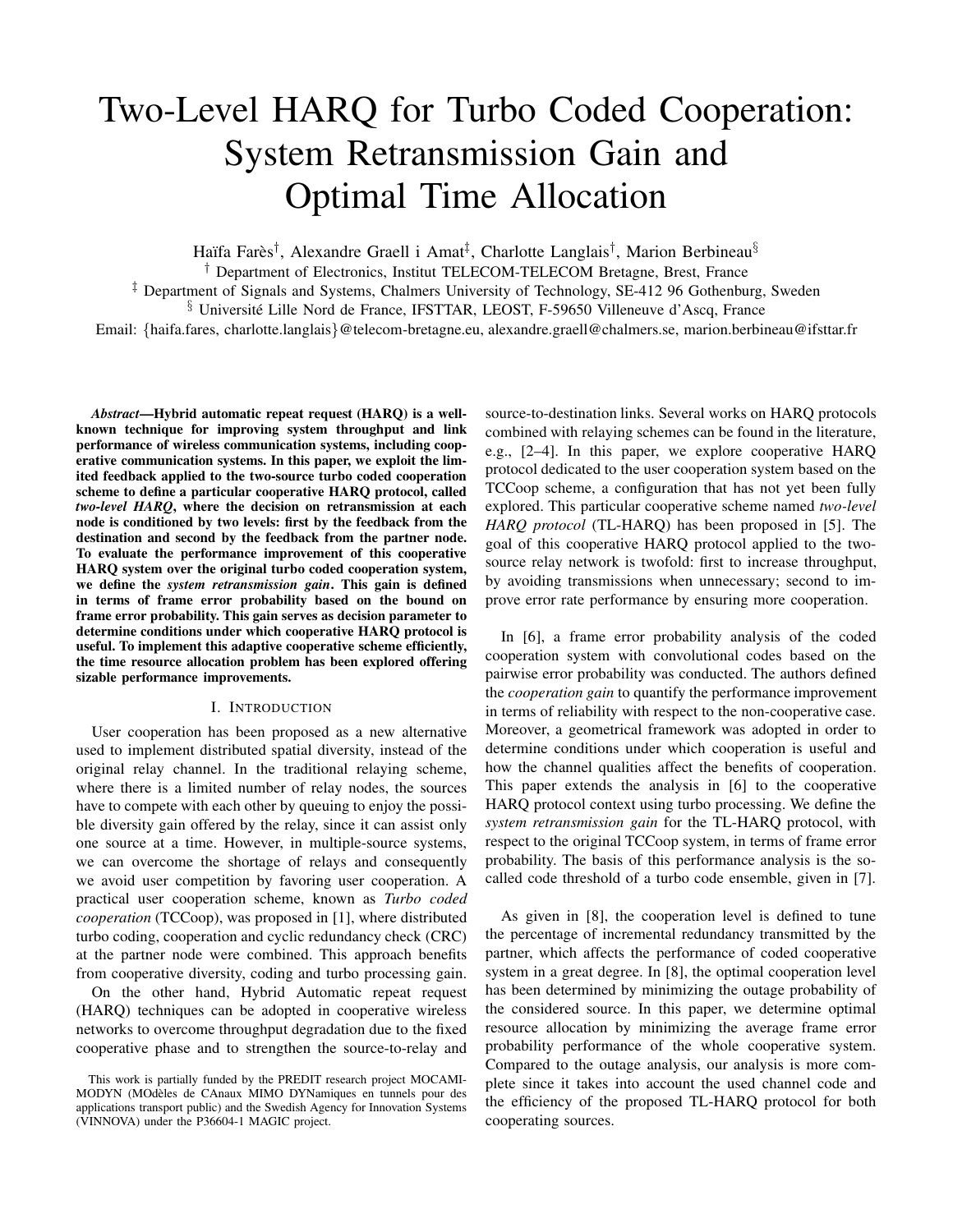

Fig. 1. A three-node cooperative wireless network.

#### II. SYSTEM MODEL

We consider the wireless relay network, depicted in Fig. 1, consisting of two sources  $s_1$  and  $s_2$ , which cooperate to communicate statistically independent data to a single destination d. The network uses the TCCoop strategy and operates in half-duplex mode according to a time-division transmission schedule. It consists in a distributed (over source) turbo code that can be iteratively decoded at the destination. Source  $s_i$  $(i = 1, 2)$  can operate in two different modes: transmission mode, by transmitting its own local information  $(\mathbf{u}_{iL})$ , or relaying mode, by helping the partner node to transmit its information. Both sources are equipped with two encoders  $\mathcal{C}_a$  and  $\mathcal{C}_b$  of rates  $R_a$  and  $R_b$ , respectively, that constitute the elementary encoders of the mother turbo code. In the following, we briefly describe TCCoop when no HARQ is used. Without loss of generality, we focus on the information generated at node  $s_1$ . The transmission of  $u_{1L}$ , the local data of length K bits, is performed over two time slots, also called phases. In the first phase, source s<sub>1</sub> encodes  $u_{1L}$  by  $C_a$  into codeword  $\mathbf{x}_{1L}$ , of length  $N_a = K/R_a$  bits.  $\mathbf{x}_{1L}$  is augmented with a CRC and transmitted over the wireless channel. Due to the broadcast nature of the wireless channel both the destination and  $s_2$  receive a noisy observation of  $x_{1L}$ . If decoding is successful at  $s_2$  (i.e.,  $s_2$  is able to regenerate  $\mathbf{u}_{1L}$ ), it switches to the relaying mode; in the second phase,  $\mathbf{u}_{1L}$  is first interleaved through an interleaver  $\pi$  into  $\mathbf{u}_{2R} = \pi(\mathbf{u}_{1L})$ and then encoded by  $C_b$  into  $x_{2R}$ , of length  $N_b = K/R_b$ bits, and forwarded to the destination. On the other hand, if decoding is not successful,  $s_2$  operates in the transmission mode (non-cooperative); in the second phase  $\mathbf{u}_{2L}$  is first interleaved by  $\pi$  into  $\tilde{\mathbf{u}}_{2L} = \pi(\mathbf{u}_{2L})$  and then encoded by encoder  $\mathcal{C}_b$  into  $\tilde{\mathbf{x}}_{2L}$  and forwarded to the destination.

With reference to source  $s_1$  four cases are possible:

- Case 1 ( $\Theta = 1$ ) decoding at sources s<sub>1</sub> and s<sub>2</sub> is successful: two codewords,  $x_{1L}$  and  $x_{2R}$ , are generated for  $\mathbf{u}_{1L}$ . Notice that  $\mathbf{x}_{1L}$  and  $\mathbf{x}_{2R}$  form a codeword of a distributed code, where the first subcodeword is generated by  $s_1$  and the second subcodeword is generated by  $s_2$ , jointly exploited by the destination to estimate  $\mathbf{u}_{1L}$ , by iterative decoding.
- Case 2 ( $\Theta = 2$ ) decoding at sources s<sub>1</sub> and s<sub>2</sub> fails: two codewords are transmitted for  $\mathbf{u}_{1L}$ , namely  $\mathbf{x}_{1L}$  and  $\tilde{\mathbf{x}}_{1L}$ , both generated by s<sub>1</sub>. Therefore, a distributed (over time) code is obtained. Here, no cooperative diversity is exploited. The overall codeword is  $\mathbf{x} = (\mathbf{x}_{1L}, \tilde{\mathbf{x}}_{1L})$ .
- Case 3 ( $\Theta = 3$ ) decoding at source s<sub>1</sub> fails, decoding

at source  $s_2$  is successful: in this case both  $s_1$  and  $s_2$ dedicate the second phase to transmit  $\mathbf{u}_{1L}$ . Therefore, three codewords are generated for  $\mathbf{u}_{1L}$ :  $\tilde{\mathbf{x}}_{1L}, \mathbf{x}_{2R}$  are first optimally combined before iterative decoding using  $x_{1L}$ .

• Case 4 ( $\Theta = 4$ ) decoding at source s<sub>1</sub> is successful, decoding at source  $s_2$  fails: a single codeword,  $x_{1L}$ , is allocated to  $\mathbf{u}_{1L}$ .

We denote by  $\alpha = N_a/N = N_a/(N_a+N_b)$  the cooperation level, the ratio of the total channel symbols allocated to the first phase [9].

#### *A. Channel Model*

We denote by  $\gamma_{s_i d}$  and  $\gamma_{s_i s_j}$  the signal-to-noise ratio  $E_s/N_0$ of the  $s_i$ -to-d channel and of the  $s_i$ -to- $s_i$  channel, respectively, where  $E_s$  is the received signal energy and  $N_0$  is the single-sided noise power density. All channels are modeled as Rayleigh fading. We assume reciprocal inter-source channels, i.e.,  $\gamma_{s_1s_2} = \gamma_{s_2s_1} = \gamma_{ss}$ . At the destination, the received symbol  $y_{iL}^d$  from source  $s_i$  is given by

$$
y_{iL}^d = h_{\mathbf{s}_i \mathbf{d}} \bar{x}_{iL} + n_{\mathbf{s}_i \mathbf{d}} \tag{1}
$$

where  $\bar{x}_{iL} \in \{\pm 1\}$  denotes the BPSK modulated symbol of bit  $x_{iL}$ ,  $n_{s_i d}$  is the additive white Gaussian noise sample, and  $h_{s_i d}$  is a zero-mean, circularly symmetric complex Gaussian random variable. We define  $v_{s_i d} = |h_{s_i d}|^2$  as the *channel power*. We consider low-mobility environment, therefore the channel coefficients  $h_{s_i d}$  are assumed to be constant over the transmission of one frame. This channel model is considered in order to highlight the benefits brought by the cooperative diversity, as opposed to the temporal diversity. This approach was adopted in many previous related works [2, 3]. In order to take into account the network geometry, the average received SNR per coded bit for the source  $s_i$  is proportional to  $d_{\textrm{s,d}}^{-\beta}$  $\sum_{s_i=0}^{\infty}$ , where  $\beta$  is the path loss exponent determined by the environment, and  $d_{s_i d}$  is the distance between source  $s_i$  and the destination normalized by a reference distance. We assume that the feedback channels are error free.

#### III. TWO-LEVEL HARQ PROTOCOL

Compared to non-cooperation, coded cooperation may suffer from throughput degradation, since two phases are always occupied for a single frame. The second phase brings degradation in throughput if the frames from both sources are correctly decoded after the first phase. In this case, the cooperation phase is not required. Therefore, a first HARQ level is defined at the destination side in order to improve system throughput when frames are correctly decoded. Consequently, the cooperation phase is either canceled (both sources correctly decoded) or adjusted (only one source correctly decoded).

Furthermore, it has been proved that the diversity gain in coded cooperation systems is conditioned by the quality of the inter-source channels [1]. Indeed, diversity gain cannot be obtained unless successful decoding is accomplished at the partner node. An immediate suggestion is to use HARQ protocols to strenghten the inter-source link. Another problem of coded cooperation is that, depending on channel conditions,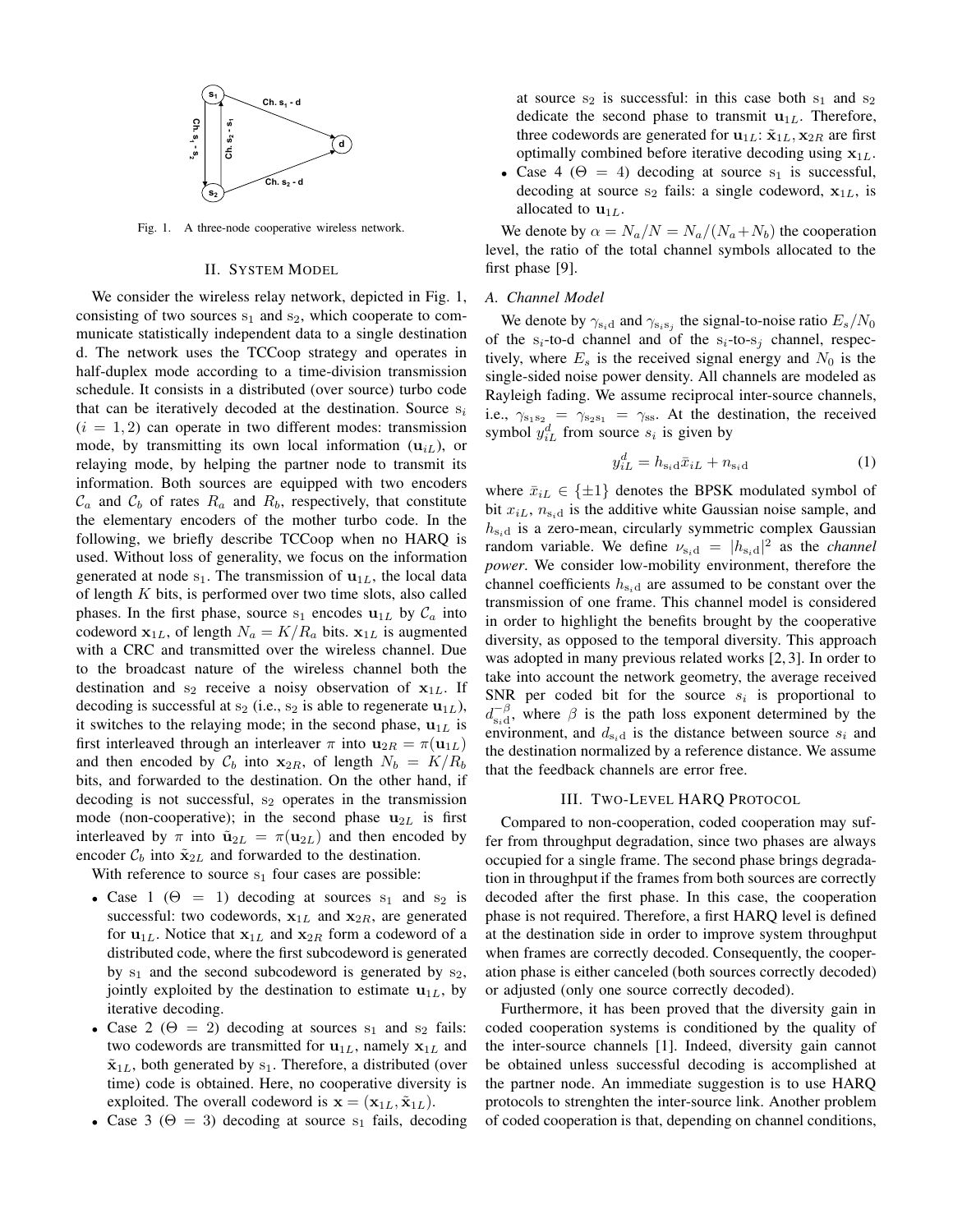the resulting coding scheme is asymmetric, i.e., it favors one source over the other. Therefore, an additional retransmission decision level, performed at the partner node, can be used to circumvent these two drawbacks. Both feedback messages from the destination and the partner node can be combined to increase the system throughput and to improve error rate performance. The designation *two-level HARQ* comes from the fact that the protocol works at two levels: First, the destination feeds back ACK or NACK messages to the sources to determine whether the cooperation phase is required or not. The first HARQ level avoids degrading system throughput when frames are correctly decoded. In a second level, if a NACK was received, both sources feed back information on their own decoding to request retransmission from the partner node, if required. The goal of the second HARQ level is to improve the inter-source channels by achieving turbo processing gain at the partner side; and thus to allow a higher degree of cooperation between sources and a higher symmetry. To illustrate the proposed protocol, we detail several possible but not exhaustive cases:

- Case 1 (decoding of both  $\mathbf{u}_{1L}$  and  $\mathbf{u}_{2L}$  is successful at the destination): the destination feedbacks an ACK message to both sources, informing that the cooperation phase is not required, and that transmission of the next information frame can be performed.
- Case 2 ( $u_{1L}$  is corrupted at both destination and s<sub>2</sub>): both the destination and  $s_1$  feedback a NACK message regarding  $\mathbf{u}_{1L}$ . A retransmission phase is then allocated for s<sub>1</sub>, which transmits  $\tilde{\mathbf{x}}_{1L}$ . s<sub>2</sub> attempts to decode  $\mathbf{u}_{1L}$ from  $x_{1L}$  (from the broadcast phase) and  $\tilde{x}_{1L}$  (from the retransmission phase) using iterative decoding. The cooperation phase is then performed.
- Case 3 (only decoding of  $s_1$  fails at the destination after the first phase): no additional information is transmitted for  $s_2$ . Therefore,  $s_2$  does not need its partner cooperation anymore; then, the s1-to-d link will be allocated to  $s_1$ . On the other hand, if possible (depending on CRC),  $s_2$ cooperates with  $s_1$  by transmitting  $x_{2R}$ .

For more details on the cooperative HARQ protocols, we refer the reader to [5]. Cases 1 and 2 are detailed in Fig. 2.

#### IV. SYSTEM RETRANSMISSION GAIN

In this section, we first analyze the frame error probability performance of the TCCoop scheme alone and the TL-HARQ protocol dedicated to TCCoop, and then we formalize the concept of the system retransmission gain, to quantify the performance improvement of the TL-HARQ protocol over the original TCCoop scheme.

The frame error probability of the TCCoop system for source  $s_1$  can be written as

$$
P_{e,s_1d}^{\text{TCCoop}} = (1 - P_{e,s_1s_2}^{\varphi_1})(1 - P_{e,s_2s_1}^{\varphi_1})P_{e,s_1d}^{\varphi_2, \Theta=1}
$$
  
+  $P_{e,s_1s_2}^{\varphi_1} P_{e,s_2s_1}^{\varphi_1} P_{e,s_1d}^{\varphi_2, \Theta=2}$   
+  $(1 - P_{e,s_1s_2}^{\varphi_1})P_{e,s_2s_1}^{\varphi_1} P_{e,s_1d}^{\varphi_2, \Theta=3}$  (2)  
+  $P_{e,s_1s_2}^{\varphi_1}(1 - P_{e,s_2s_1}^{\varphi_1})P_{e,s_1d}^{\varphi_2, \Theta=4}$ 



Fig. 2. Simplified flow chart of the proposed TL-HARQ protocol.

where  $P_{e,s_is_j}^{\varphi_1}$  denotes the frame error probability of the used channel code (punctured turbo code) over the  $s_i$ -to- $s_j$  channel and  $P_{e,s_i d}^{\varphi_2,\Theta=k}$  denotes the frame error probability of the transmitted channel code over the  $s_i$ -to-d channel during both transmission phases, according to the operating case  $\Theta = k$ .

In [7], it has been showed that, for a turbo code ensemble  $|C|$  transmitted over a Q-block fading channel, where the coefficient is essentially invariant during a single block and different from one block to another, the average maximum likelihood (ML) decoding frame error probability can be bounded as

$$
P_e(\bar{\rho}) \le \Pr\left\{\bar{\rho} \ge \exp(-c_0)\right\} \tag{3}
$$

where  $c_0$  is the code threshold and  $\bar{\rho}$  is the average Bhattacharyya parameter over Q blocks given by

$$
\bar{\rho} = \sum_{j=0}^{Q-1} \tau_j \rho_j = \sum_{j=0}^{Q-1} \tau_j \exp(-\nu_j \gamma_j)
$$
 (4)

with  $\rho_j = \exp(-\nu_j \gamma_j)$  is the Bhattacharyya parameter over block j and  $\tau_i$  is the time allocated to the transmission over block j.

Using these results, we can now derive a bound on  $P_{e,s_is_j}^{\varphi_1}$ and  $P_{e,s_1d}^{\varphi_2,\Theta=k}$ . For instance, after the first transmission phase, decoding of the punctured turbo code with permeability rate  $\alpha$ (the ratio between the number of surviving bits and the number of mother code bits) is performed at both sources as well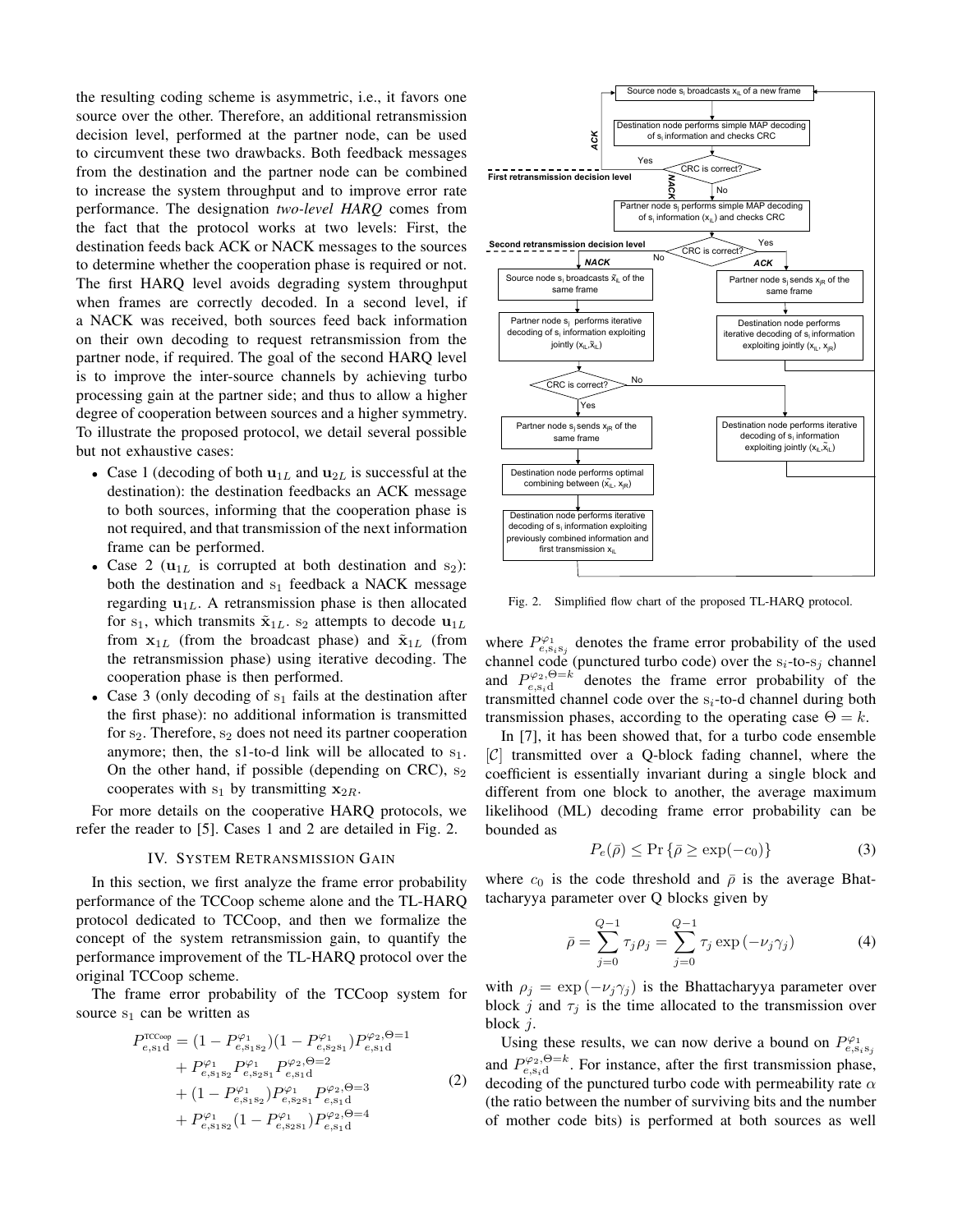as at the destination. The average Bhattacharyya parameter is  $\bar{\rho} = \alpha \rho_{s_i d} + (1 - \alpha)1$  at the destination. This is given by assuming that the punctured bits are sent to a dummy memoryless channel, whose output is independent of the input, i.e.,  $\rho_p = 1$ . Consequently, the frame error probability for  $s_i$ data (at  $s_i$  and at the destination, respectively), can be bounded by

$$
P_{e,s_is_j}^{\varphi_1} \le 1 - e^{-c_0^P \gamma_{s_is_j}^{-1}} = \varepsilon_{s_is_j}^{\varphi_1}, \quad i \ne j \tag{5}
$$

and

$$
P_{e,s_i d}^{\varphi_1} \le 1 - e^{-c_0^P \gamma_{s_i d}^{-1}} = \varepsilon_{s_i d}^{\varphi_1}, \quad i = 1, 2. \tag{6}
$$

where  $c_0^P = \log \frac{\alpha}{\exp(-c_0) - (1-\alpha)}$ .

By performing the second transmission phase, four cases are possible:

• Case 1 ( $\Theta = 1$ ): The whole mother turbo code of source  $s<sub>1</sub>$  is transmitted over two parallel channels with SNR  $\gamma_{s_1d}$  and  $\gamma_{s_2d}$  and with permeability rates  $\alpha$  and 1 −  $\alpha$ , respectively. The average Bhattacharyya parameter is  $\bar{\rho} = \alpha \rho_{s_1 d} + (1 - \alpha) \rho_{s_2 d}$ . Consequently, the frame error probability can be bounded as [7]

$$
P_{e,s_1d}^{\varphi_2,\Theta=1} \le 1 - \omega_1 - \int_0^{-\log \omega_1} e^{-\nu_{s_1d}} \Upsilon_1(\nu_{s_1d}) d\nu_{s_1d}
$$
  
=  $\varepsilon_{s_1d}^{\varphi_2,\Theta=1}$  (7)

where

$$
\omega_1 = \left[\frac{\max(e^{-c_0} - (1 - \alpha), 0)}{\alpha}\right]^{\gamma_{s_1 d}^{-1}} \tag{8}
$$

and

$$
\Upsilon_1(\nu_{s_1d}) = \left[\frac{\max(e^{-c_0} - \alpha e^{-\nu_{s_1d}\gamma_{s_1d}}, 0)}{1 - \alpha}\right]^{\gamma_{s_2d}^{-1}} \tag{9}
$$

• Case 2 ( $\Theta = 2$ ): For this case, where no cooperation is performed, the corresponding frame error probability can be bounded as that of the original turbo code

$$
P_{e,s_1d}^{\varphi_2,\Theta=2} \le 1 - e^{-c_0 \gamma_{s_1d}^{-1}} = \varepsilon_{s_1d}^{\varphi_2,\Theta=2} \tag{10}
$$

• Case  $3(\Theta = 3)$ : The average Bhattacharyya parameter is  $\bar{\rho} = \alpha \rho_{s_1d} + (1 - \alpha)(\rho_{s_1d} + \rho_{s_2d})$ . The frame error probability can be then bounded as

$$
P_{e,s_1d}^{\varphi_2,\Theta=3} \le 1 - e^{-\omega_2} - \int_0^{\omega_2} e^{-\nu_{s_1d}} \Upsilon_2(\nu_{s_1d}) d\nu_{s_1d}
$$
  
=  $\varepsilon_{s_1d}^{\varphi_2,\Theta=3}$  (11)

with

$$
\omega_2 = \frac{c_0}{\gamma_{s_1 d}},
$$
  
\n
$$
\Upsilon_2(\nu_{s_1 d}) = \left[\frac{\max(e^{-c_0}e^{\nu_{s_1 d}\gamma_{s_1 d}} - \alpha, 0)}{1 - \alpha}\right]^{\gamma_{s_2 d}^{-1}}
$$
 (12)

• Case 4 ( $\Theta = 4$ ): The frame error probability of s<sub>1</sub>,  $P_{e,s_1d}^{\varphi_2,\Theta=4}$ , is then bounded as for  $P_{e,s_1d}^{\varphi_1}$ , given in (6).

By upper bounding the probability of no error by  $1-P_e \leq 1$ , the frame error probability of the TCCoop system for source  $s_1$  can be bounded as

$$
P_{e,s_1d}^{\text{TCCoop}} \leq \varepsilon_{s_1d}^{\varphi_2,\Theta=1} + \varepsilon_{s_1s_2}^{\varphi_1} \varepsilon_{s_2s_1}^{\varphi_1} \varepsilon_{s_1d}^{\varphi_2,\Theta=2} + \varepsilon_{s_2s_1}^{\varphi_1} \varepsilon_{s_1d}^{\varphi_2,\Theta=3} + \varepsilon_{s_1s_2}^{\varphi_1} \varepsilon_{s_1d}^{\varphi_2,\Theta=4} = \varepsilon_{e,s_1d}^{\text{TCCoop}} \tag{13}
$$

For the TL-HARQ protocol several cases must be considered, arising from the decoding results at the destination after the first transmission phase, and, if necessary (unsuccessful decoding), by the decoding results at the partner node. Notice that the additional transmission to the partner node, if requested, is also overheard by the destination node due to the broadcast nature of the wireless link. The bound on the frame error probability of the TL-HARQ protocol for  $s_1$  is derived by taking into account all possible transmission cases  $(\Theta = 1, 2, 3)$ , operating for different conditions, and is given by

$$
P_{e,s_1d}^{\text{TL-HARQ}} \leq \varepsilon_{s_2d}^{\varphi_1} \left[ \varepsilon_{s_1d}^{\varphi_2, \Theta=1} + \varepsilon_{s_1s_2}^{\varphi_1} \varepsilon_{s_1s_2}^{\varphi_2} \varepsilon_{s_1d}^{\varphi_2, \Theta=2} \right] + \varepsilon_{s_1d}^{\varphi_2, \Theta=3} + \varepsilon_{s_1s_2}^{\varphi_1} \varepsilon_{s_1s_2}^{\varphi_2} \varepsilon_{s_1d}^{\varphi_2, \Theta=3} = \varepsilon_{e,s_1d}^{\text{TL-HARQ}} \tag{14}
$$

where  $\varepsilon_{s_1s_2}^{\varphi_2}$  is the bound to the error probability of the mother turbo code transmitted over the  $s_1$ -to- $s_2$  link (due to the retransmission requested by the partner node).

Notice that for the TL-HARQ protocol, the constraining case  $\Theta = 4$ , where even after all transmission phases, only a punctured turbo code is available at the destination, is avoided.

*Definition 1:* For a fixed distributed channel code, the system retransmission gain, for the TL-HARQ protocol, is defined as

$$
G_{f,\text{TL-HARQ}}^{\text{Rtx}} = \frac{\varepsilon_{e,\text{sq}}^{\text{TCcoop}} + \varepsilon_{e,\text{sq}}^{\text{TCCoop}}}{\varepsilon_{e,\text{sq}}^{\text{TL-HARQ}} + \varepsilon_{e,\text{sq}}^{\text{TL-HARQ}}}.
$$
(15)

#### V. NUMERICAL RESULTS

In Fig. 3, frame error rate (FER) simulation results as well as bounds on the frame error probability are given as functions of  $\gamma_{\rm sd}^b$  (symmetric uplink case) where  $\gamma_{\rm sd} = \gamma_{\rm ss}$ . For simulation results, we consider the rate-1/2 convolutional encoder with generator polynomials  $(1, 15/13)$ <sub>8</sub> in octal form for  $\mathcal{C}_a$  and the rate-1 convolutional encoder with generator polynomial  $(17/13)$ <sub>8</sub> for  $\mathcal{C}_b$ . The information block length is  $K = 128$ bits and free space environment is assumed ( $\beta = 2$ ). For fair comparisons, all results in this section are given in terms of  $\gamma^b$ , where  $\gamma^b = \gamma \bar{R}$ ,  $\bar{R}$  being the average rate of the system. Note that the average rate of the system depends on the code rate and on the number of retransmission attempts. We obtain the non-surprising result that the frame error probability bound curves are parallel to the simulated FER curves. The bounds on the frame error probability can therefore be adopted as a starting point for analytical guidelines. Results are given for two different time allocation scenarios:

•  $\alpha = 2/3$ : the optimal time allocation of the coded cooperation scheme in terms of outage probability for this particular channel conditions, given in [8].